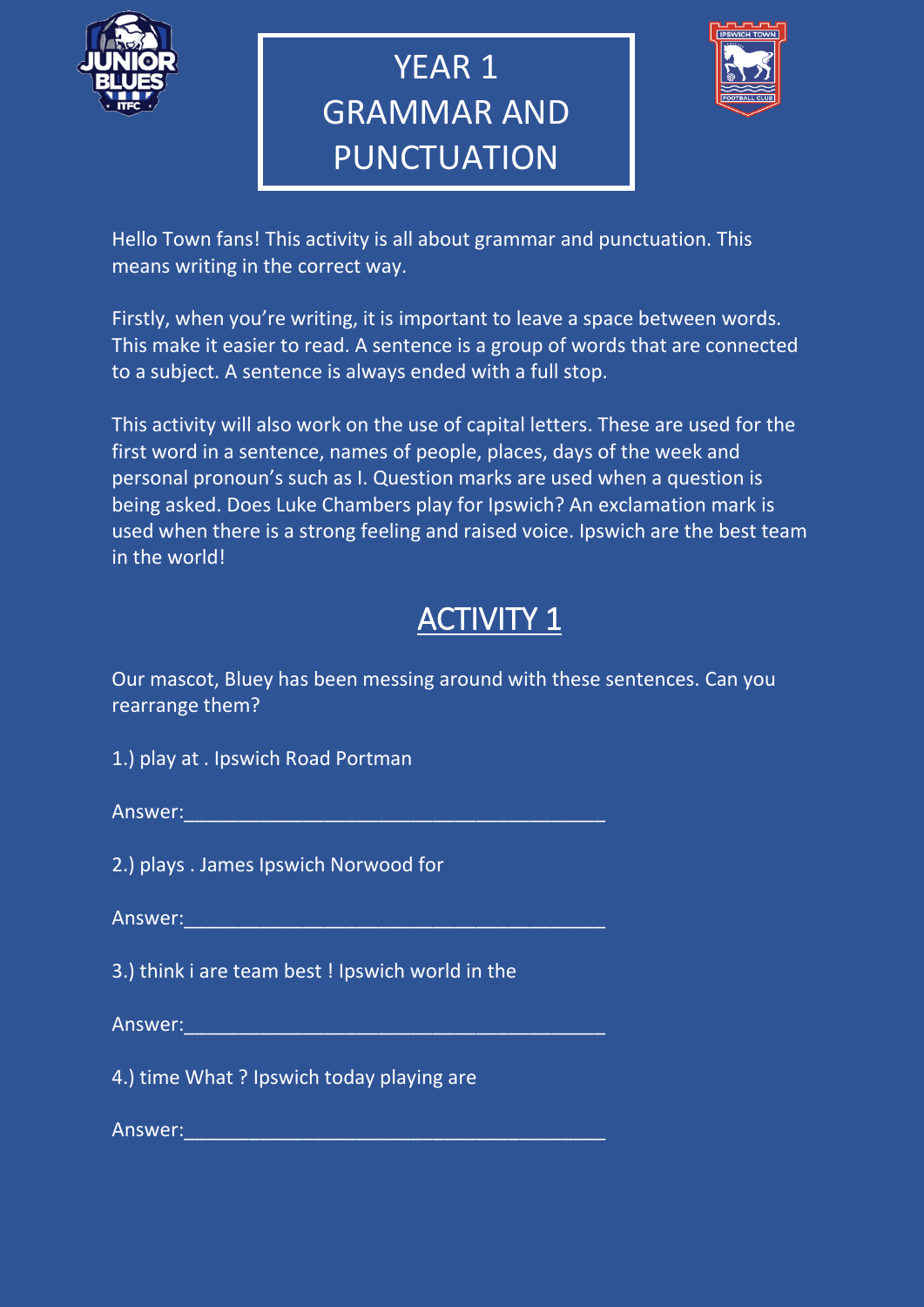



5.) score Ipswich . of lots goals

Answer:\_\_\_\_\_\_\_\_\_\_\_\_\_\_\_\_\_\_\_\_\_\_\_\_\_\_\_\_\_\_\_\_\_\_\_\_\_\_\_

Extra time challenge! Can you add an adjective to make these sentences more exciting? An adjective is a describing word which helps describe a noun. E.g. wonderful Ipswich.

Well done! How did you do? I got \_\_\_ out of 5 correct.

### **ACTIVITY 2**

Bluey has written these sentences wrong and he has asked for your help. You might need to add capital letters, full stops, question marks or exclamation marks. Re-write the correct sentence below.

1.) norwood has scored lots of goals this season

| Answer: |  |  |  |  |  |
|---------|--|--|--|--|--|
|         |  |  |  |  |  |

|  |  | 2.) lambert is scottish. |
|--|--|--------------------------|
|  |  |                          |

Answer:\_\_\_\_\_\_\_\_\_\_\_\_\_\_\_\_\_\_\_\_\_\_\_\_\_\_\_\_\_\_\_\_\_\_\_\_\_\_\_\_\_\_\_

3.) How many Goals has gwion Edwards scored this season

Answer:\_\_\_\_\_\_\_\_\_\_\_\_\_\_\_\_\_\_\_\_\_\_\_\_\_\_\_\_\_\_\_\_\_\_\_\_\_\_\_\_\_\_\_

4.) ipswich play at Portman Road.

Answer:\_\_\_\_\_\_\_\_\_\_\_\_\_\_\_\_\_\_\_\_\_\_\_\_\_\_\_\_\_\_\_\_\_\_\_\_\_\_\_\_\_\_\_

5.) Flynn downes is a midfielder for ipswich.

Answer:\_\_\_\_\_\_\_\_\_\_\_\_\_\_\_\_\_\_\_\_\_\_\_\_\_\_\_\_\_\_\_\_\_\_\_\_\_\_\_\_\_\_\_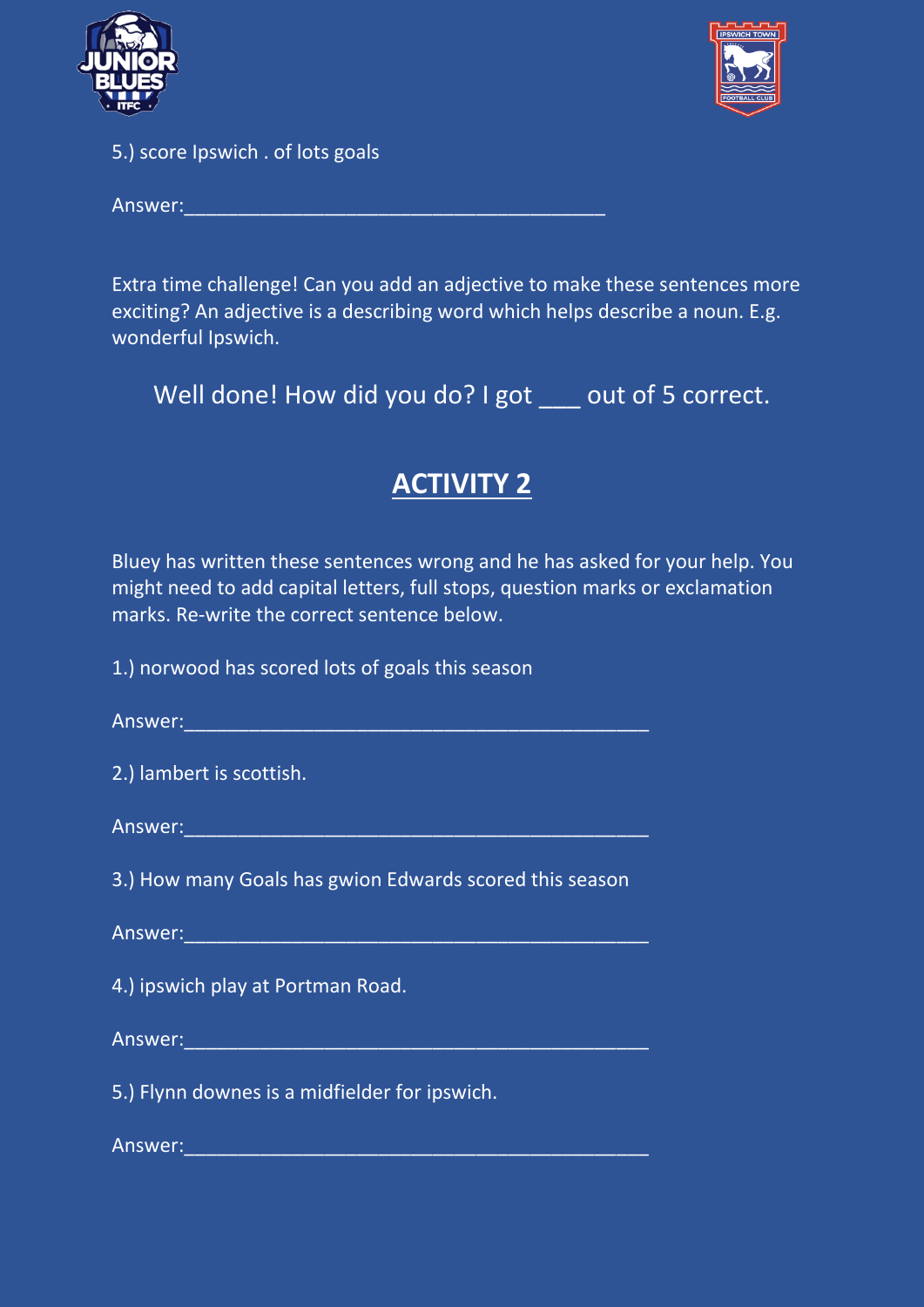



Extra time challenge! Can you write a sentence about your first game watching Ipswich and include an exclamation mark. This means you will be writing the sentence with a strong feeling. E.g. It was the best day ever!

#### Well done! How did you do? I got \_\_\_ out of 5 correct.

### **ACTIVITY 3**

A plural is when there is more than one of something. For example if you're talking about one football, this is just a football. If you are asked to write the plural of something, you add a suffix, which the ending of a word. The plural of football, is footballs.

| 1.) Write the plural of football |     |  |  |  |
|----------------------------------|-----|--|--|--|
| Answer: One football two         |     |  |  |  |
| 2.) Write the plural of pitch    |     |  |  |  |
| Answer: One pitch two            |     |  |  |  |
| 3.) Write the plural of box      |     |  |  |  |
| Answer: One box two              |     |  |  |  |
| 4.) Write the plural of goal     |     |  |  |  |
| Answer: One goal                 | two |  |  |  |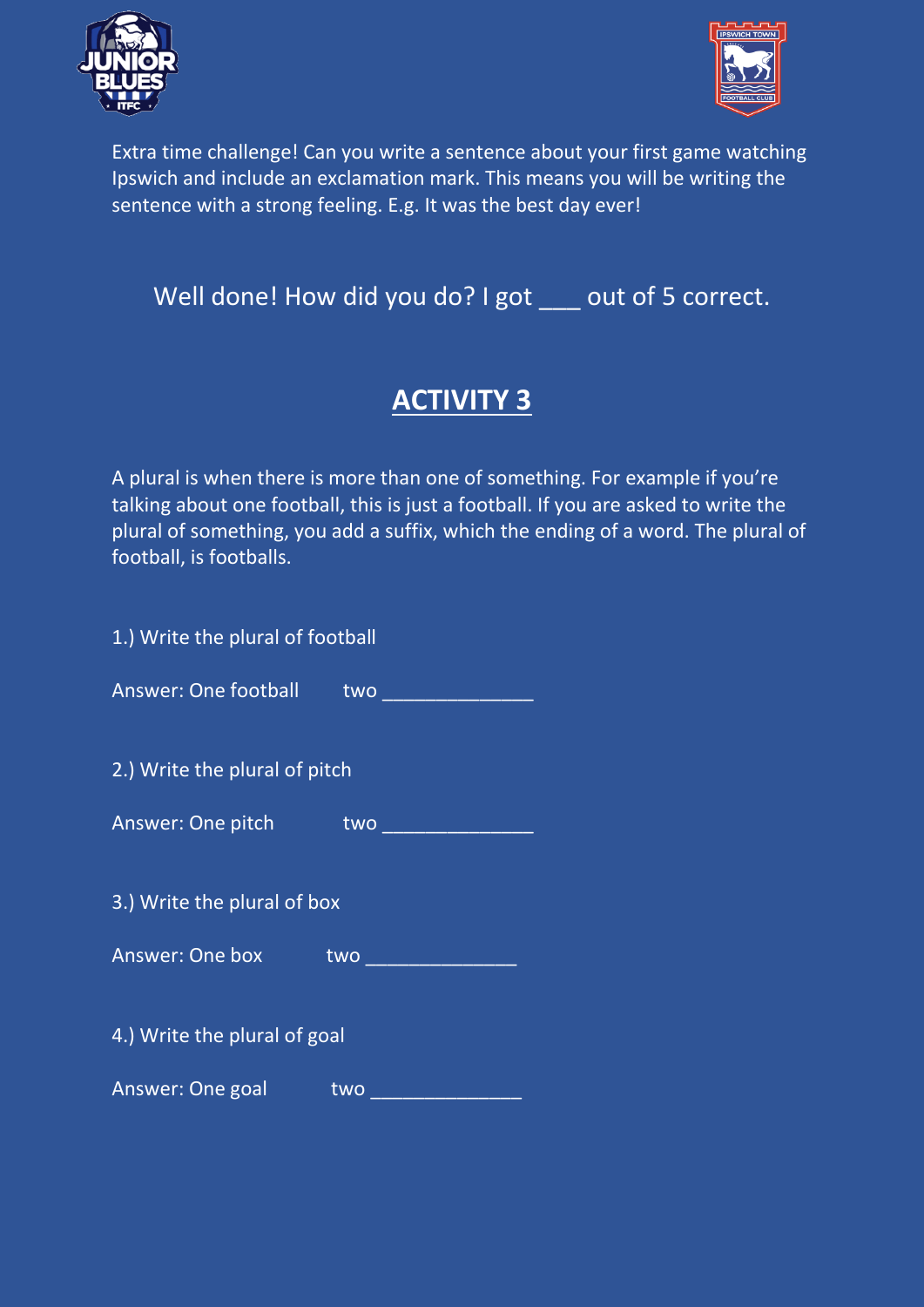



#### 5.) Write the plural of boot

Answer: One boot two two

6.) Circle which sentence is correct Dozzell had a shot at goal Dozzell had a shots at goal 7.) Circle which sentence is correct Jackson hit the posts with his shot Jackson hit the post with his shot

8.) Circle which sentence is correct I like to watch Ipswich play football I like to watches Ipswich play football

9.) Circle which sentence is correct Holy made a brilliant saves Holy made a brilliant save

10.) Circle which sentence is correct I hope it will be a good match today I hope it will be a good matches today